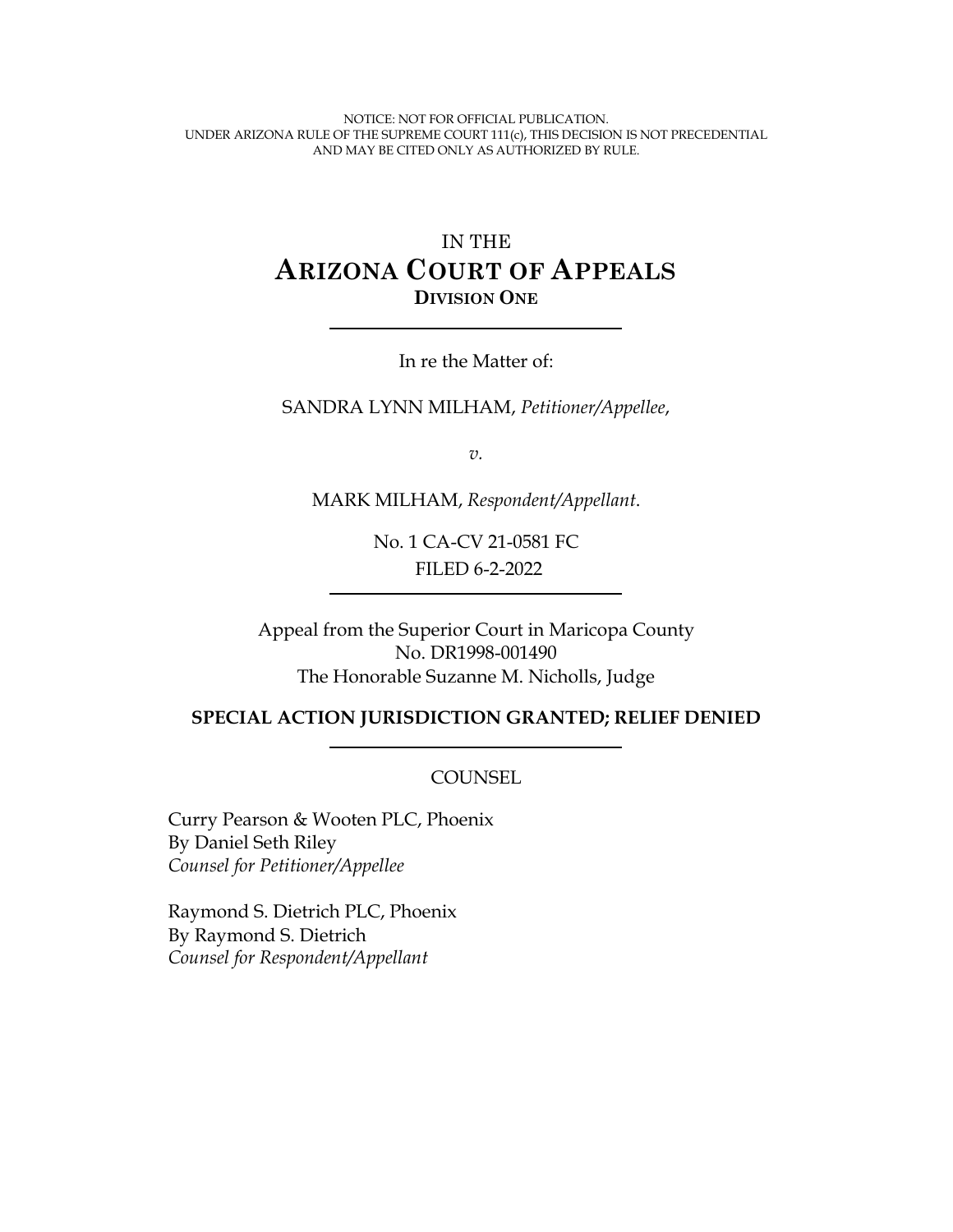#### **MEMORANDUM DECISION**

Judge Jennifer M. Perkins delivered the decision of the Court, in which Presiding Judge David D. Weinzweig and Judge Brian Y. Furuya joined.

### **P E R K I N S**, Judge:

**¶1** Mark Milham ("Husband") appeals a judgment for Sandra Lynn Woll ("Wife"), formerly Milham, dividing Husband's military retirement benefits. For the reasons stated below, we exercise special action jurisdiction but deny relief.

#### **FACTUAL AND PROCEDURAL BACKGROUND**

**¶2** The parties' 1998 dissolution decree awarded Wife 32.43% of Husband's military retirement benefits if and when he "retires from active duty in the United States Air Force." The decree did not order Husband to directly pay Wife her share of his retirement benefits, and the parties did not stipulate to entry of a domestic relations order. In 2016, as Husband's retirement date approached, Wife contacted the Defense Finance and Accounting Service ("DFAS"), the entity responsible for administering military retirement benefits, about receiving direct payments. In April 2020, DFAS approved her application for direct payments. DFAS reversed its decision two months later and denied Wife's claim, because Husband was retiring from reserve duty, not active duty. DFAS instructed Wife to obtain a clarifying court order before it could process her application. She petitioned for a "military dividing order," and sought a judgment for her share of retirement benefits Husband already received but refused to pay her. She also sought attorneys' fees and costs under A.R.S. § 25-324.

**¶3** The parties stipulated to a domestic relations order dividing Husband's military retirement benefits ("Order"). After an evidentiary hearing, the superior court entered judgment for Wife on August 18, 2021, awarding her over \$30,000—her share of the benefits Husband withheld. The court also awarded Wife attorneys' fees and costs in an unspecified amount and included Arizona Rule of Family Law Procedure 78(b) finality language.

**¶4** The superior court entered an unsigned order on September 10, 2021, that denied Husband's motion for reconsideration, noting "[t]he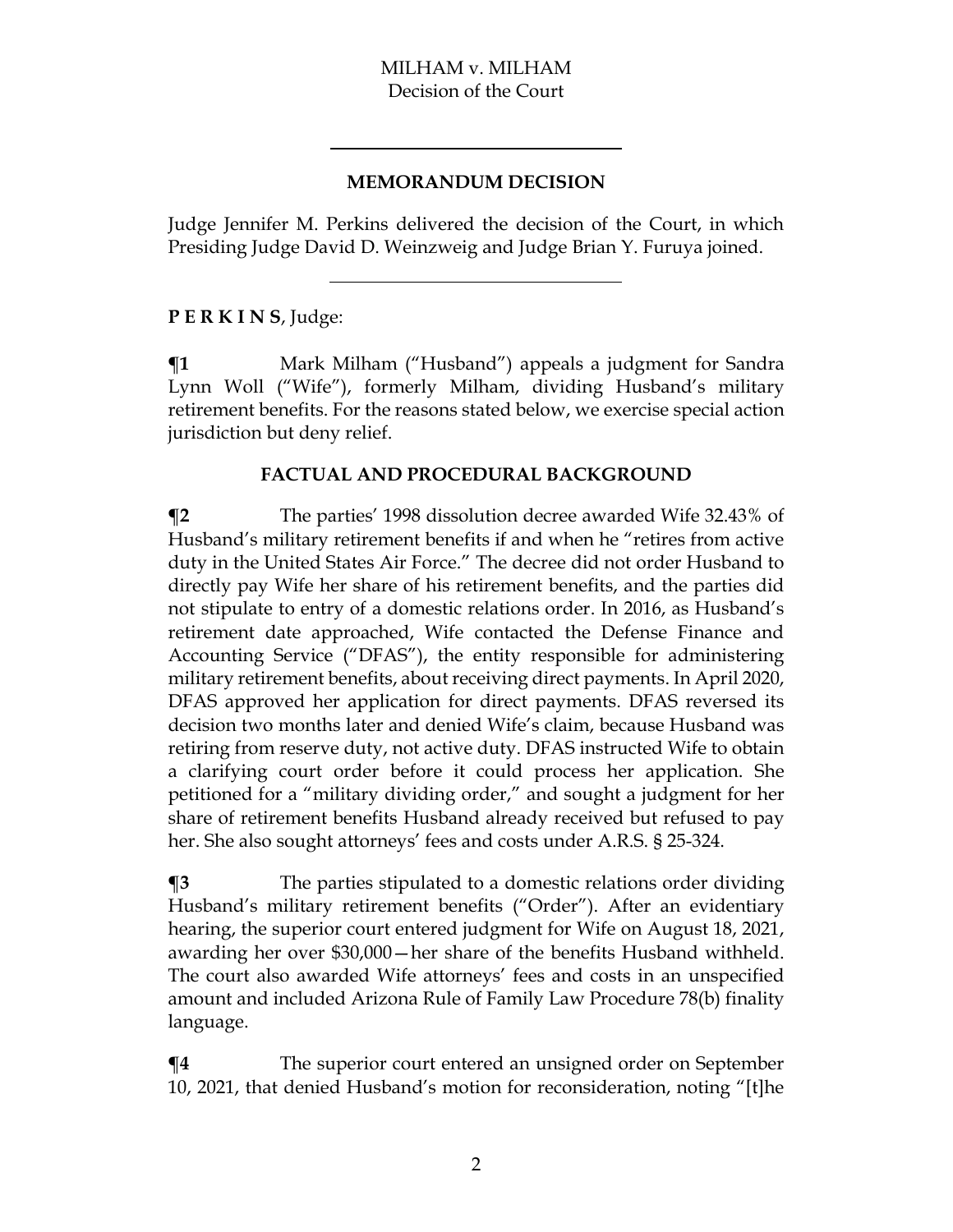issue of attorney's fees and costs award was dealt with by separate order." Husband appealed the August 18, 2021 judgment on September 12, 2021. The court entered judgment on September 14, 2021, awarding Wife \$7,000 in attorneys' fees and costs. Husband did not amend his notice of appeal to include the September 14, 2021 judgment.

**The Term** Another panel of this court directed the parties to address whether our court had jurisdiction based on the Rule 78(b) language in the August 18, 2021 judgment. That panel correctly held that the inclusion of Rule 78(b) language did not render the August 18, 2021 judgment appealable because it did not resolve the issue of attorneys' fees and costs. Yet that panel found Husband timely appealed because he filed his notice after the September 10, 2021 order.

**The September 10, 2021 order did not set forth the amount** of the fee award. A claim for attorneys' fees and costs is not resolved until the amount of the award is decided. *See Ghadimi v. Soraya*, 230 Ariz. 621, 623–24, ¶¶ 13–14 (App. 2012). Although the superior court signed the September 14, 2021 judgment on September 9, a judgment from which an appeal lies is not final until entered by the clerk. *See Maricopa Cnty. Juv. Action No. JS-8441*, 174 Ariz. 341, 343 (1992) (latest official date on minute entry commences appeal rights). Husband's notice of appeal is premature and a nullity because he filed it before the superior court entered its order resolving the attorneys' fees award. *See Ghadimi*, 230 Ariz. at 623–24, ¶¶ 13– 14 (a notice of appeal filed before resolution of attorneys' fees and costs is premature and a nullity). "[T]his court lacks jurisdiction to determine the appeal unless the prematurity of the notice of appeal is overcome by the narrow '*Barassi* exception'" or by ARCAP 9(c). *Camasura v. Camasura*, 238 Ariz. 179, 181, ¶ 6 (App. 2015). Neither exception applies when the first ruling does not determine the amount of attorneys' fees. *See id.* at 182–83, ¶¶ 10, 15. For these reasons, we disagree with the earlier order finding appellate jurisdiction.

**¶7** In the exercise of our discretion, we accept special action jurisdiction over Husband's appeal. *See Cicoria v. Cole*, 222 Ariz. 428, 429, ¶ 4 (App. 2009) (acceptance of special action jurisdiction is "highly discretionary"). Here, the time for filing an appeal from the final judgment has passed and another panel of this court previously found we had jurisdiction. In reliance on that order, the parties have fully briefed the appeal. Given these extraordinary circumstances, and because appellant now lacks "an equally plain, speedy, and adequate remedy by appeal," the exercise special action jurisdiction is appropriate. Ariz. R.P. Spec. Act. 1(a);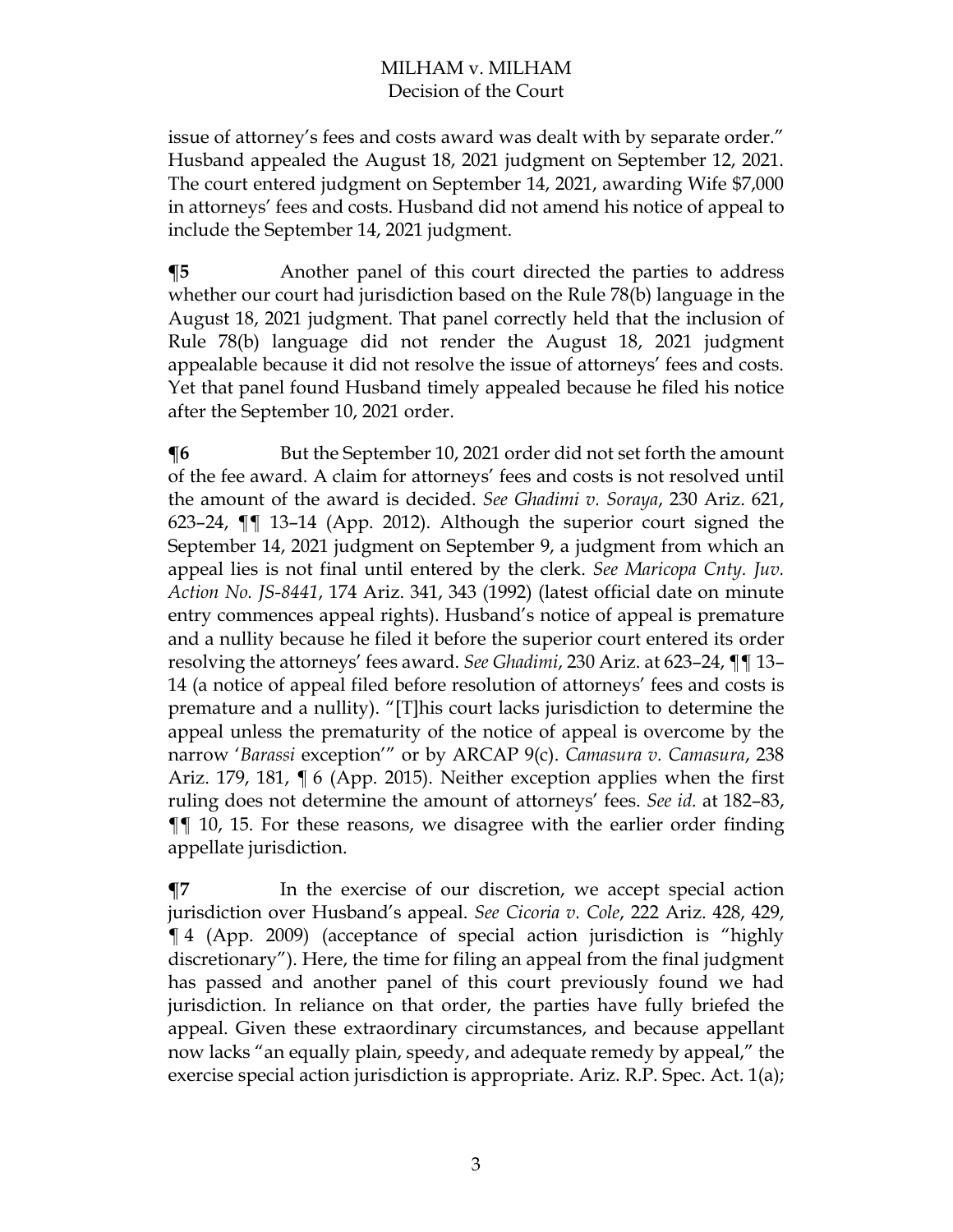*see also* A.R.S. § 12-120.21(A)(4) (we have jurisdiction over special actions without regard to our appellate jurisdiction).

#### **DISCUSSION**

**¶8** The superior court entered judgment against Husband for \$30,852.82, which represents Wife's share of the military retirement benefits Husband received but withheld. Husband challenges this judgment on several grounds. He argues neither the decree nor the Order required him to directly pay Wife her share of the benefits he has already received. He also faults Wife for not asking the court, either in the 1998 decree or in the Order, to command Husband to make direct payments. We review the superior court's interpretation of an existing decree *de novo*. *Cohen v. Frey*, 215 Ariz. 62, 66, ¶ 10 (App. 2007).

**¶9** Wife possessed an immediate and vested interest in her share of the retirement benefits upon entry of the decree. *See Koelsch v. Koelsch*, 148 Ariz. 176, 181 (1986) (when community property is divided at dissolution, each spouse receives "an immediate, present, and vested separate property interest in the property awarded to him or her by the trial court"). The decree entitles Wife to her share of the retirement benefits "if and when" Husband retires. Contrary to Husband's contention, the failure to enter a domestic relations order at the time of the decree does not extinguish Wife's vested interest. *See id.* Instead, the lack of a domestic relations order, or other payment provision in the decree, meant Wife needed to proactively enforce her right to the benefits. She did exactly that when she contacted DFAS in advance of Husband's retirement. Despite her efforts, Husband initially received all the retirement benefits. The judgment thus properly ordered Husband to return Wife's separate property to her.

**The Ten and Ten argues** that by entering a judgment, the superior court improperly modified the decree to require direct payments without considering whether Rule 85 permitted Wife's petition. We reject Wife's contention that Husband waived this argument by not raising it below. Without citing Rule 85, Husband's response to Wife's post-decree petition argued that requiring him to make direct payments twenty-three years later would be an improper modification of the decree. The superior court found that Wife sought to enforce, not modify, the decree and did not address Rule 85.

 $\P$ **11** Yet the parties stipulated to the Order, which reduced Wife's share from 32.43% to 31.51%, and so modified the decree. But because Husband stipulated to the Order, he cannot challenge it on appeal. *See*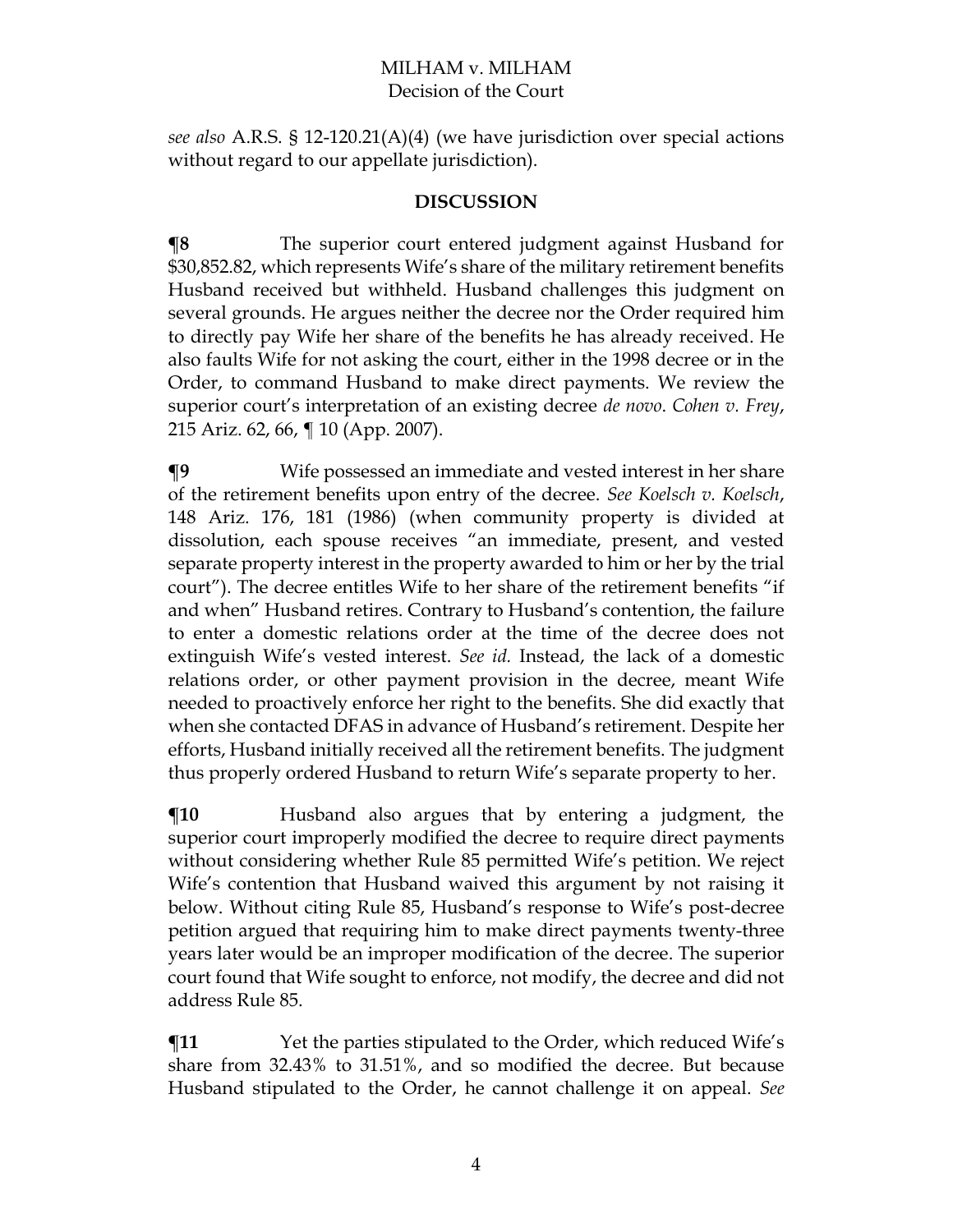*Duwyenie v. Moran*, 220 Ariz. 501, 506, ¶ 16 (App. 2009) (a party generally cannot appeal from an order the party consented to). And because the judgment separately enforced Wife's modified property rights, by ordering Husband to return her separate property, Rule 85 does not apply to the judgment.

**¶12** Husband's analogy to *Quijada v. Quijada* also misses the mark. 246 Ariz. 217 (App. 2019). In *Quijada*, the decree provided that the wife's share of the community pension benefits would be paid at the same time and in the same manner as the husband's. *Id.* at 219, ¶ 3. The wife petitioned to modify the decree and force the husband pay her directly because he chose to continue working past his eligible retirement date. *Id.* at ¶ 4. In *Quijada*, we held that because the wife agreed to the payment provision in the decree, the court had no authority to order the husband to make immediate payments. *Id.* at 221, ¶ 10. We recognized "*Koelsch* largely disapproved of an arrangement" like the one in the parties' decree because it was inequitable when entered over one party's objection. *Id.* at 220–21, ¶ 9. But we noted *Koelsch* did not prohibit such agreements. *Id.* Here, unlike the spouse in *Quijada,* Wife did not seek pre-retirement payments under *Koelsch.* Instead, Wife sought to recoup her share of the retirement benefits already disbursed to Husband. *Koelsch* is thus inapplicable.

**¶13** Finally, Husband argues Wife's claim is barred by the equitable doctrine of laches. Laches will bar a claim "only upon a showing by clear and compelling evidence that the obligee unreasonably delayed bringing a claim . . . and the obligor was prejudiced by this delay." *In re Marriage of Yuro*, 192 Ariz. 568, 573, ¶ 13 (App. 1998). Husband's contention, that Wife waited twenty-three years to make a claim, mischaracterizes the facts of this case. Although the decree did not include a corresponding domestic relations order, Wife diligently asserted her right to the retirement benefits by applying for direct payments from DFAS. And while she was four years early, she acted reasonably in response to DFAS's communications. Thus, any delay was not unreasonable.

 $\P$ **14** Nor can Husband claim he was prejudiced. In July 2020, Wife notified Husband that she was claiming her share of the retirement benefits. Thus, he knew of Wife's claim and cannot show prejudice simply because he spent her money. *See Flynn v. Rogers*, 172 Ariz. 62, 67–68 (1992) (expenditure of other spouse's benefits alone does not constitute prejudice).

**The Term** Both parties request attorneys' fees on appeal. Because of Husband's superior financial resources, we award Wife her reasonable